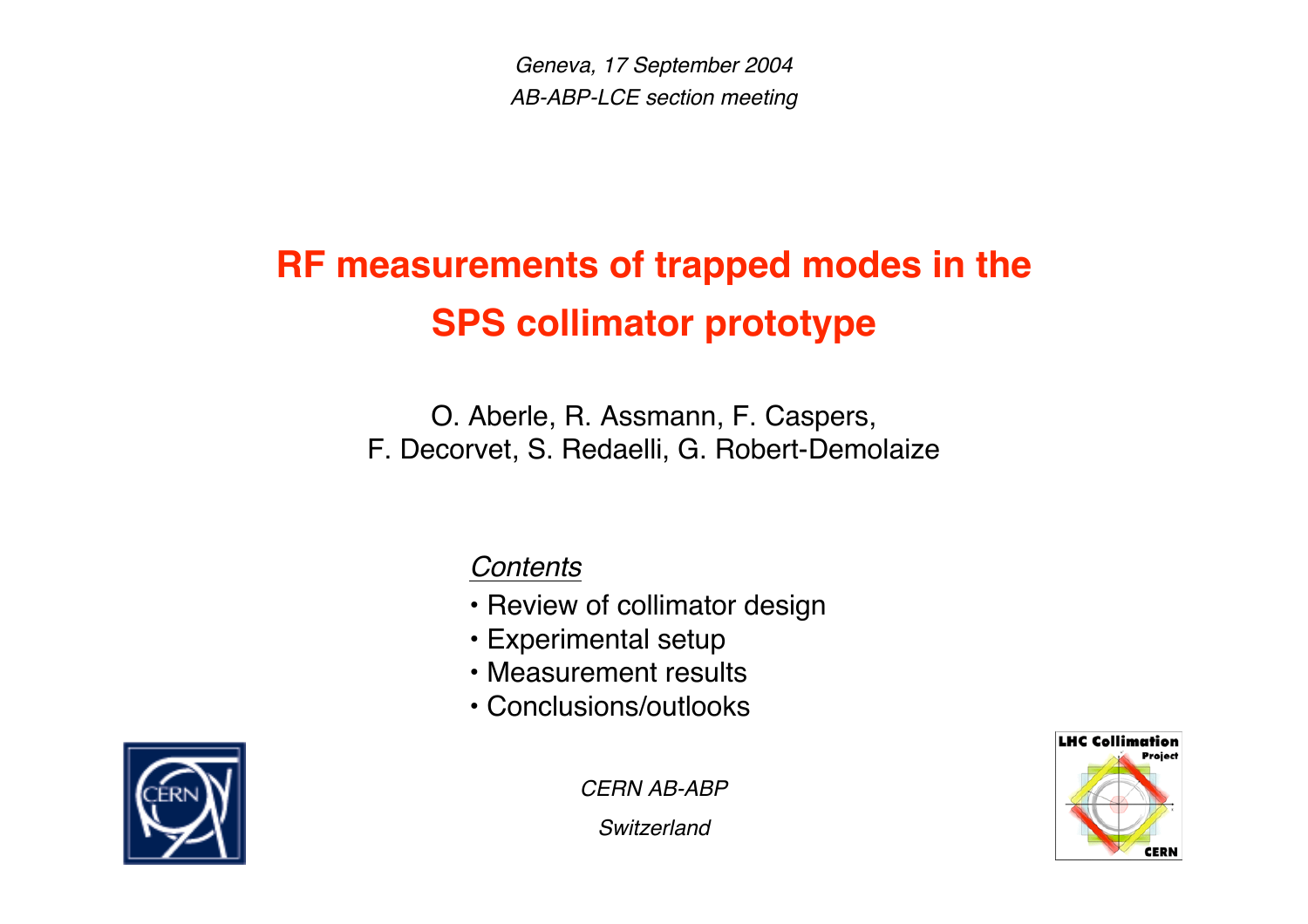#### **The SPS collimator prototype**

#### **Carbon jaws** (25 mm thickness)

each can be independently moved (2 motors per jaws)

**Gap** (centred around beam):  $\sim$  60.9 mm  $\rightarrow$   $\sim$  1 mm

RF contacts and fingers





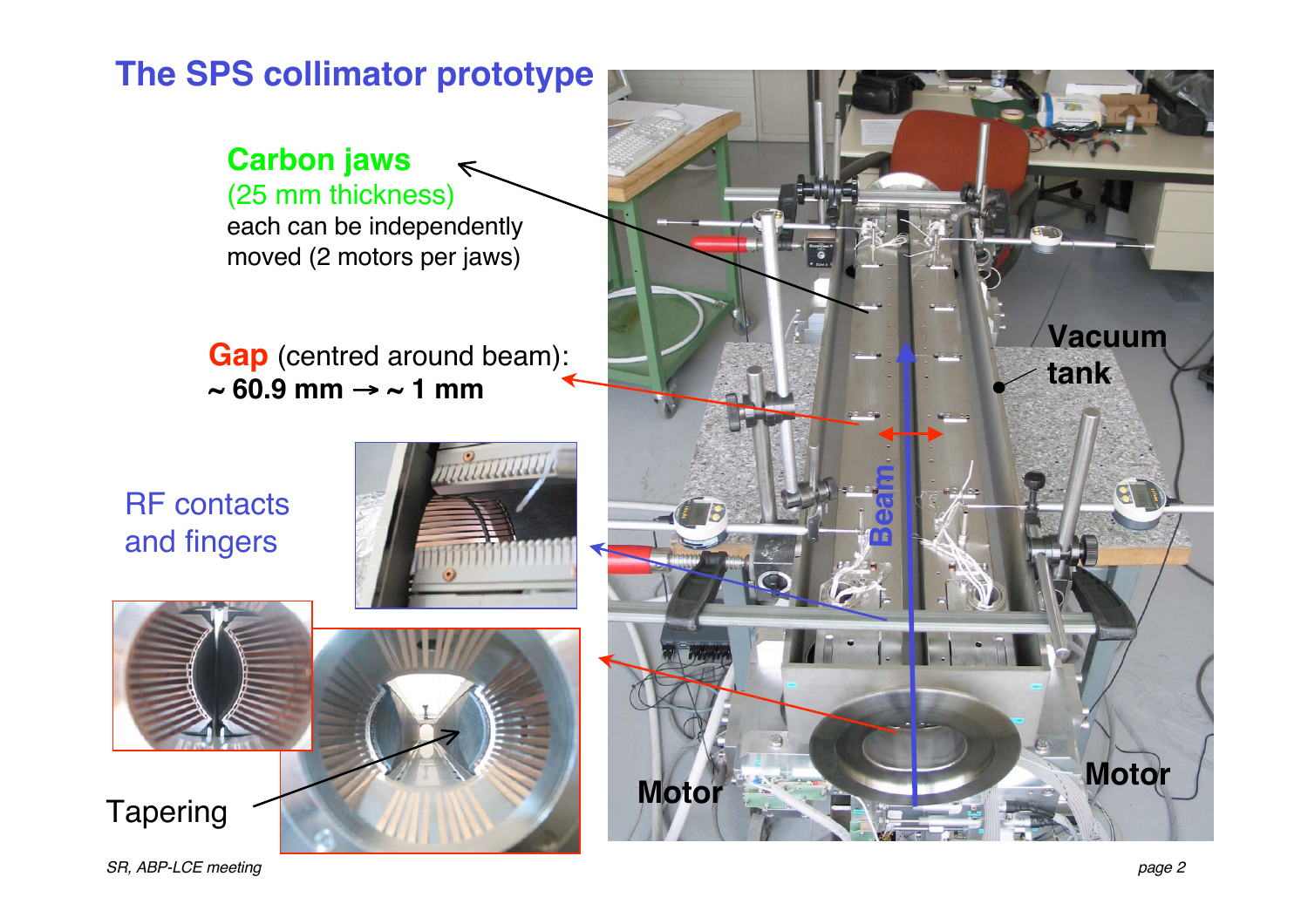**Installation of RF antennas in the SPS prototype** (no drawings…)

1 antenna with side connection (downstream)

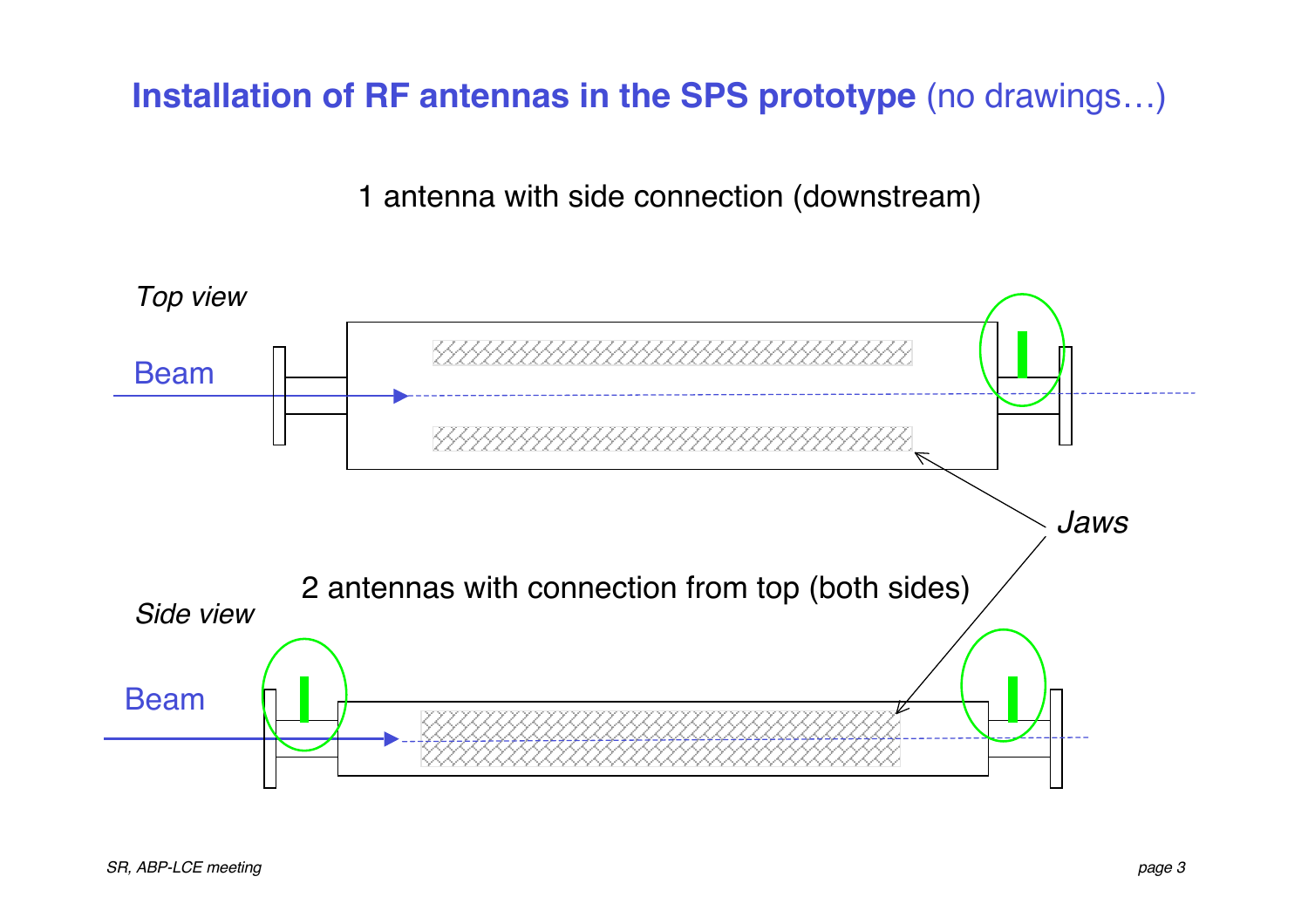## **Experimental conditions:**

- Measurements performed in-situ, in the SPS tunnel (SS5) (short cables)
- A network analyser (up to 3 GHz) used to perform transmission and reflection measurements with different gap openings
	- transmission from side antenna to top antenna on the other side of the collimator (most sensitive configuration)
- Remote control of collimator motors from surface
	- Parallel movements of two jaws from full-out towards centre  $(-61 \, \text{mm} \text{to } -20 \, \text{mm})$
	- Simultaneous displacements
	- Gap always centred around ideal beam trajectory (no asymmetric gaps)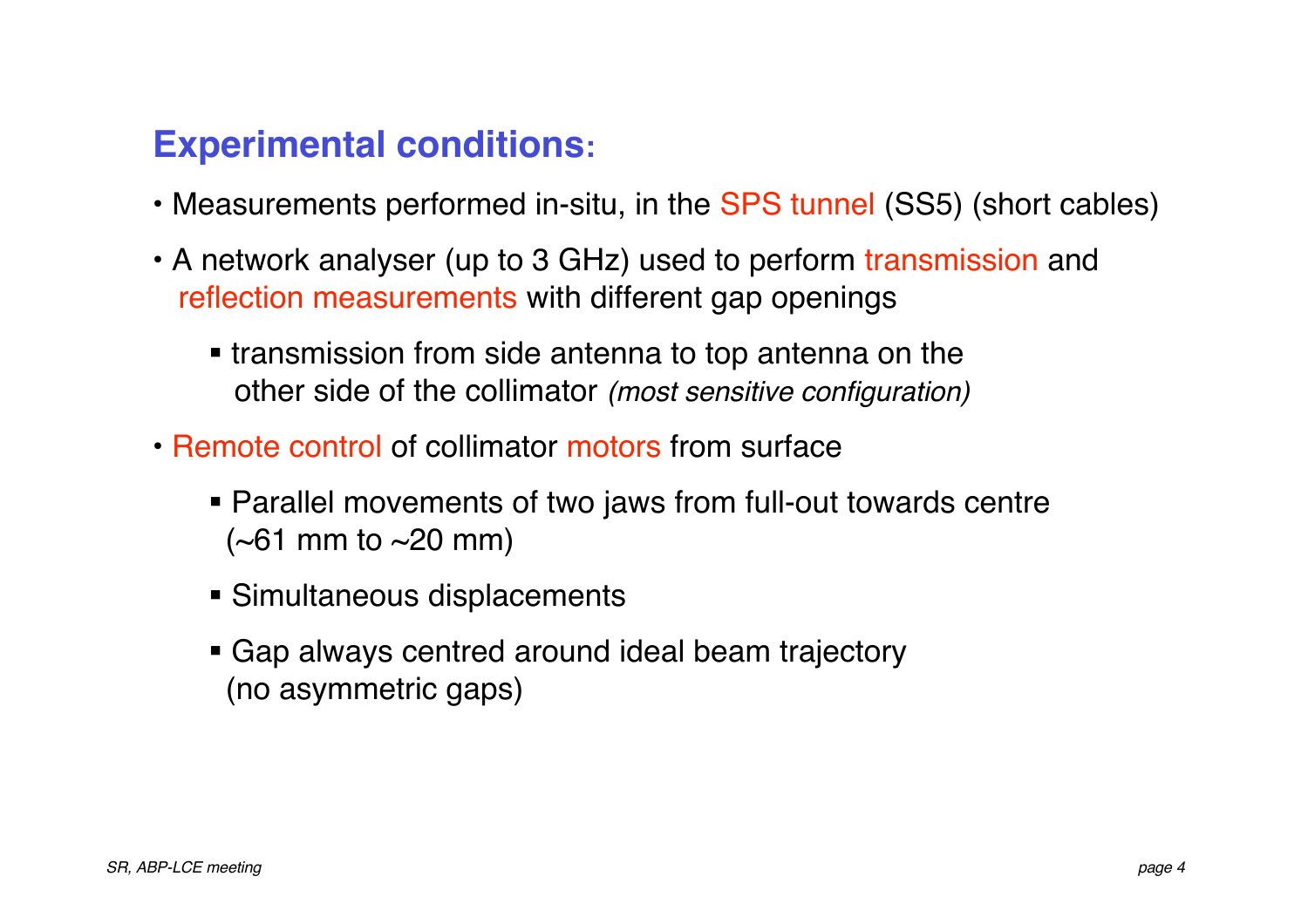### **Reflection measurements**

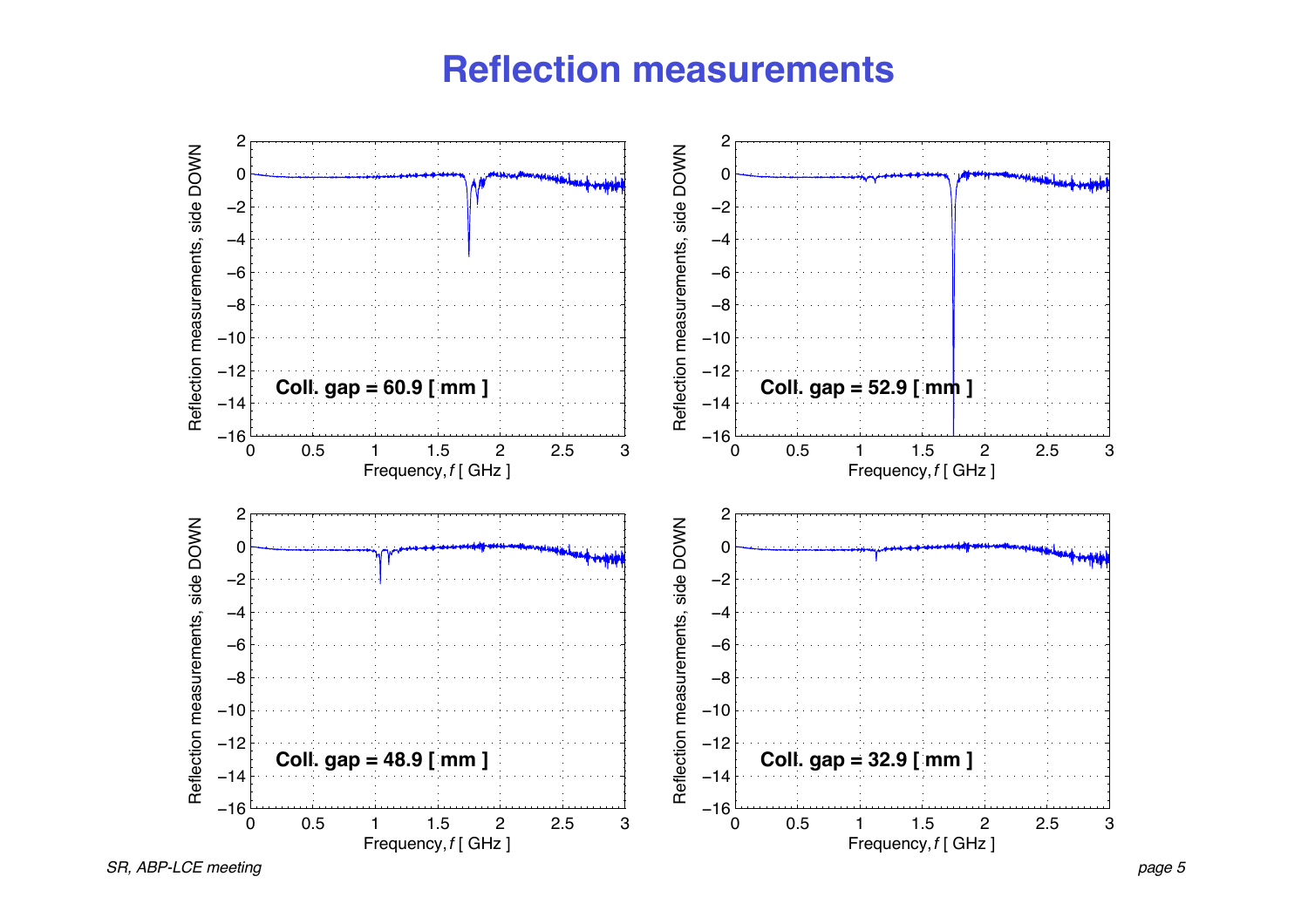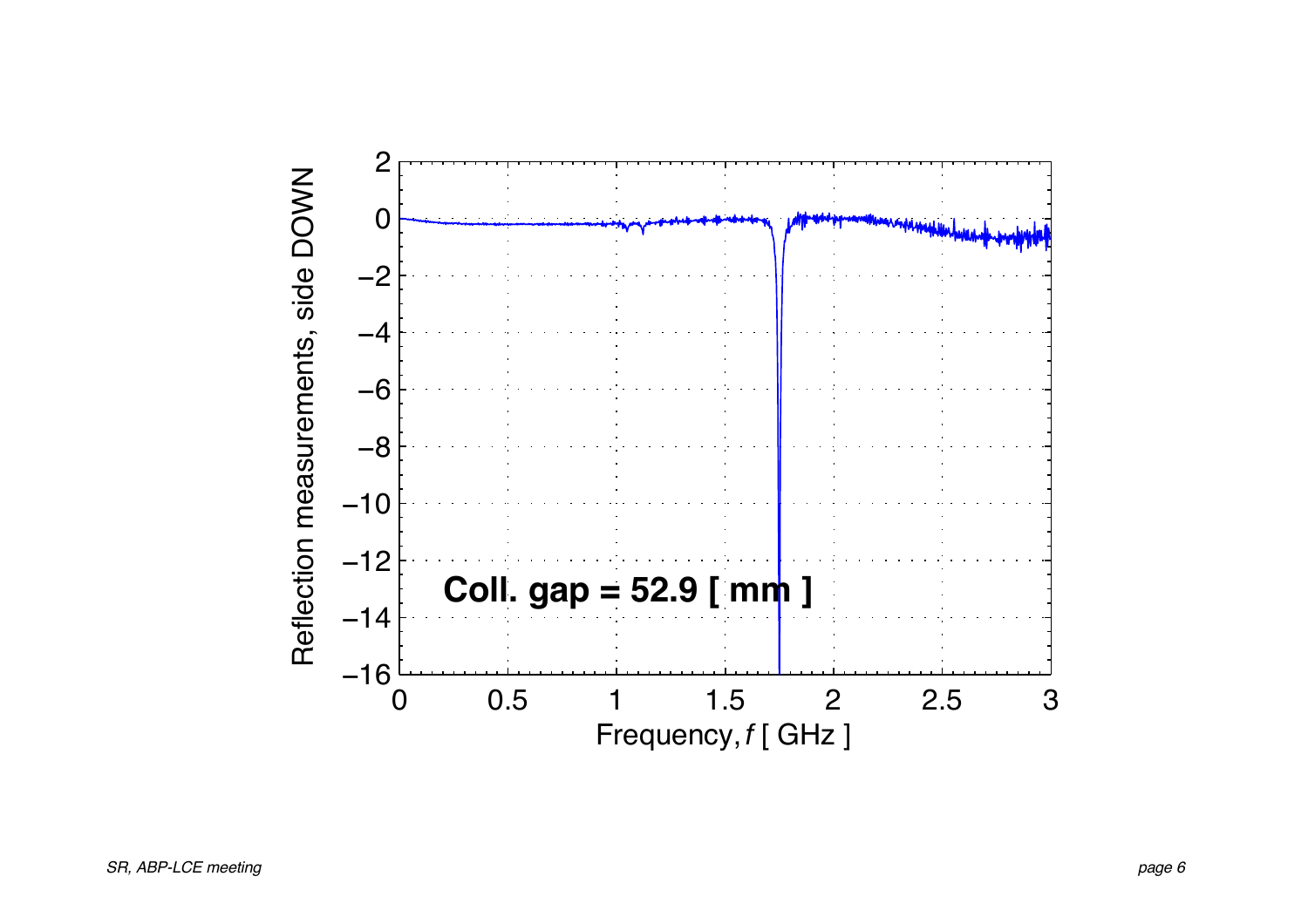#### **Transmission measurements**